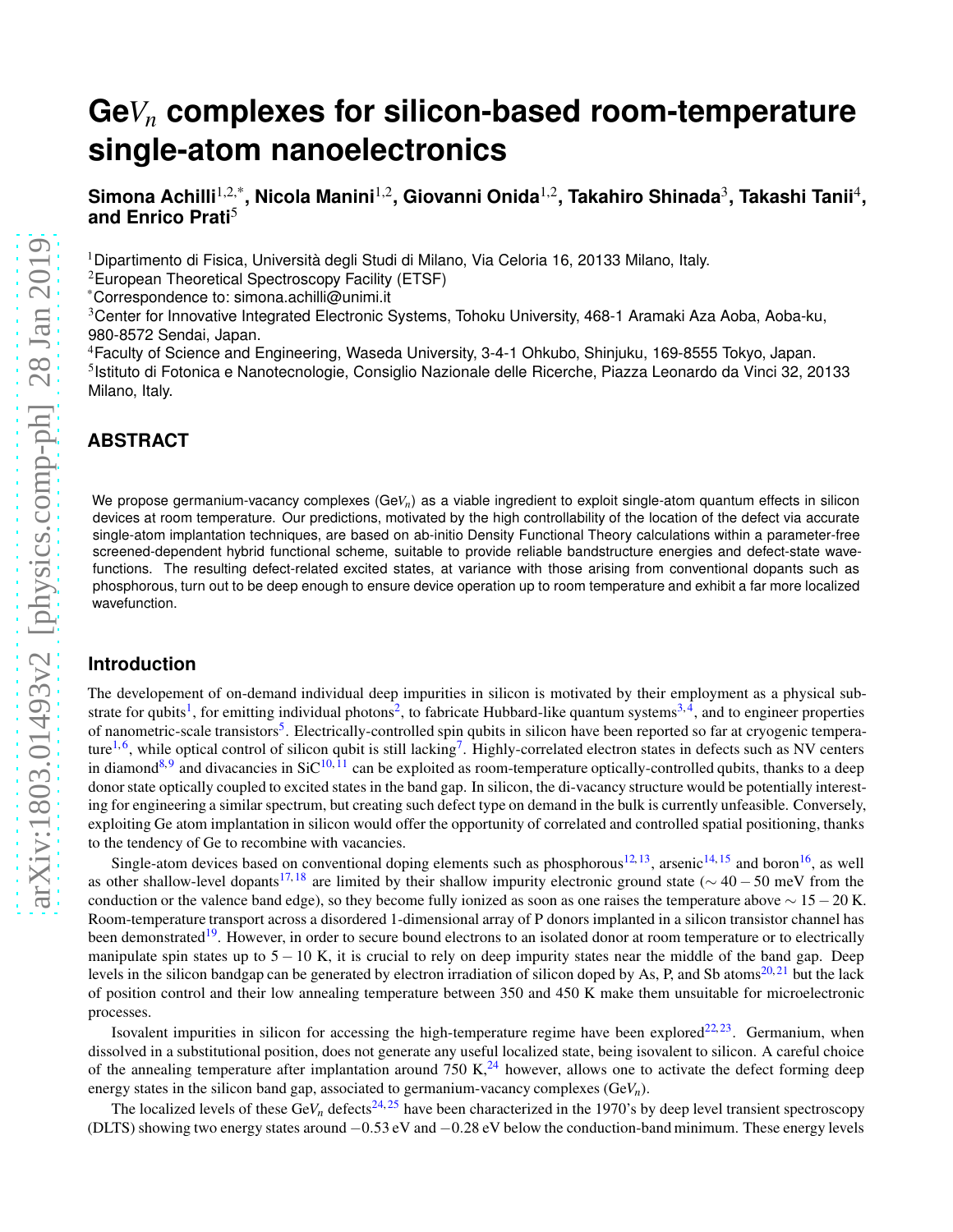are similar to those reported for the simple silicon vacancy, that would be suitable to behave as deep donor state in terms of energy. Nevertheless the vacancy location is not controllable in the process of device fabrication. On the contrary, Ge ions can be implanted by single-ion implantation technique with nm-scale precision.

The diffusion coefficient of Ge in silicon is similar to that of Si in silicon, namely much lower than, e.g, that of P and As and other deep-level transition metal dopants (Au, Fe, Cu, Ni)<sup>[26](#page-7-15)</sup>, in particular at the low annealing temperature of 750 K. The formation and activation of the Ge*V* complexes is therefore ascribed to the mobility of the vacancies, which recombine with the Ge ions. The Ge atom therefore provides the spatial control by pinning the position of the vacancy, which, in turn, provides the energy level deep in the bandgap. As the formation yield may be as low as around 10%, similarly to the case of N*V*-centers and Si*V* in diamond, the implantation of a countable number of atoms by single-ion implantation may achieve the desired number of Ge*V* defects per implantation site. Quantum devices based on such properties may range from room-temperature 2D Hubbard systems to single-defect-based transistors.

Our work has been triggered by the availability of single-atom implantation techniques as developed by two of us. Such techniques have already been used to deal with ions such as  $P^{27}$  $P^{27}$  $P^{27}$ ,  $As^{28}$  $As^{28}$  $As^{28}$ ,  $Bi^{29}$  $Bi^{29}$  $Bi^{29}$ ,  $C^{30}$  $C^{30}$  $C^{30}$ ,  $Ge^{31}$  $Ge^{31}$  $Ge^{31}$ , and  $Er^{32}$  $Er^{32}$  $Er^{32}$ , by implanting them one-by-one in a controlled way<sup>[33](#page-7-22)</sup>. Because of the wide availability of Ge in microelectronics processes and its role in controlling the position of deep-level defects<sup>[31](#page-7-20)</sup>, Ge represents a promising candidate for the extension of single-atom technology to high temperature, with the advantage of a relatively straightforward integration with the standard fabrication technologies of conventional microelectronics.

We characterize here different GeV<sub>n</sub> complexes in silicon, namely a substitutional Ge atom bound to one, two or three adjacent vacancies, and analyze, from a theoretical perspective, their local arrangement and electronic properties. Previous theoretical works have already proven the tendency of Ge to cluster with vacancies to relax strain, and the resulting stability of  $GeV_n$  complexes<sup>[34–](#page-7-23)[36](#page-8-0)</sup>.

The calculation of the electronic properties of the systems considered here cannot exploit simple one-electron theories, such as the effective-mass theory used for conventional donors, and requires higher-level *ab-initio* calculations, usually per-formed in the Density Functional (DFT) approach<sup>[37](#page-8-1)</sup>.

In this context, the theoretical description of shallow donors has to manage the issue of the large extension of the defect states that cannot be correctly described in manageably small computational cells. Differently, deep energy levels are expected to be localized around the defect with wavefunctions that decay in a range of a few atomic units. In the latter cases spurious delocalization effects in the theoretical description can arise due to the approximate local or semi-local exchange and correlation potential usually adopted in DFT. These unphysical effects are a consequence of the self-interaction error which can be corrected by many-body treatments or high-level functionals. These methods correct at the same time the localization of the wavefunctions and the binding energies of the localized levels, by solving the gap problem encountered in DFT that would require otherwise alternative procedures to estimate the binding energies of defect states, as recently shown for example by J. S. Smith *et al.*[38](#page-8-2) Specifically, here we adopt a DFT approach based on a screening-dependent non-local exchange term that corrects the self-interaction error inherent in local/semilocal approximations, providing a reliable estimate of the silicon gap and of the energy position of the defect states relative to the conduction-band minimum $39$ . This kind of hybrid functional exploits an analytical expression for the exact exchange fraction, which is inversely proportional to the macroscopic electronic dielectric constant of the material. In this way the effective screening of the long-range tail of the Coulomb potential is naturally accounted for in the *ab initio* procedure, leading to excellent results in reproducing the electronic properties of nonmetallic systems<sup>[39](#page-8-3)[–41](#page-8-4)</sup>.

With the experimental band-gap value excellently reproduced by the adopted hybrid functional, the excited states in the gap, obtained here in terms of charge transition levels (CTLs), are derived directly from the eigenvalues of the neutral and excited system in the spirit of Janak's theorem $42$ .

#### **Results and Discussion**

Figure [1](#page-2-0) shows the relaxed atomic configuration around the defect complexes considered here. Relaxation from the ideal crystal geometry leads to quite small displacements, mainly involving atoms surrounding the vacancy which move towards the void. The largest displacement is shown by the Ge atom, as expected. The tendency of Ge to aggregate to vacancy complexes is confirmed by the defect binding energies, reported in the Supplementary Information, which agree well with previous calculations<sup>[35](#page-8-6)</sup>.

Focusing on the electronic properties, a substitutional Ge atom does not introduce any doping charge in the crystal: the number of unpaired electrons (black small dots in Fig. [1\)](#page-2-0) associated to any Ge*V<sup>n</sup>* defect complex is even, being the same of the corresponding  $V_n$  cluster in silicon. According to our simulations, the most stable spin configuration is a global  $S = 0$  state, although with a nonzero spin density appearing locally on the atoms surrounding the defect and rapidly decaying away from it.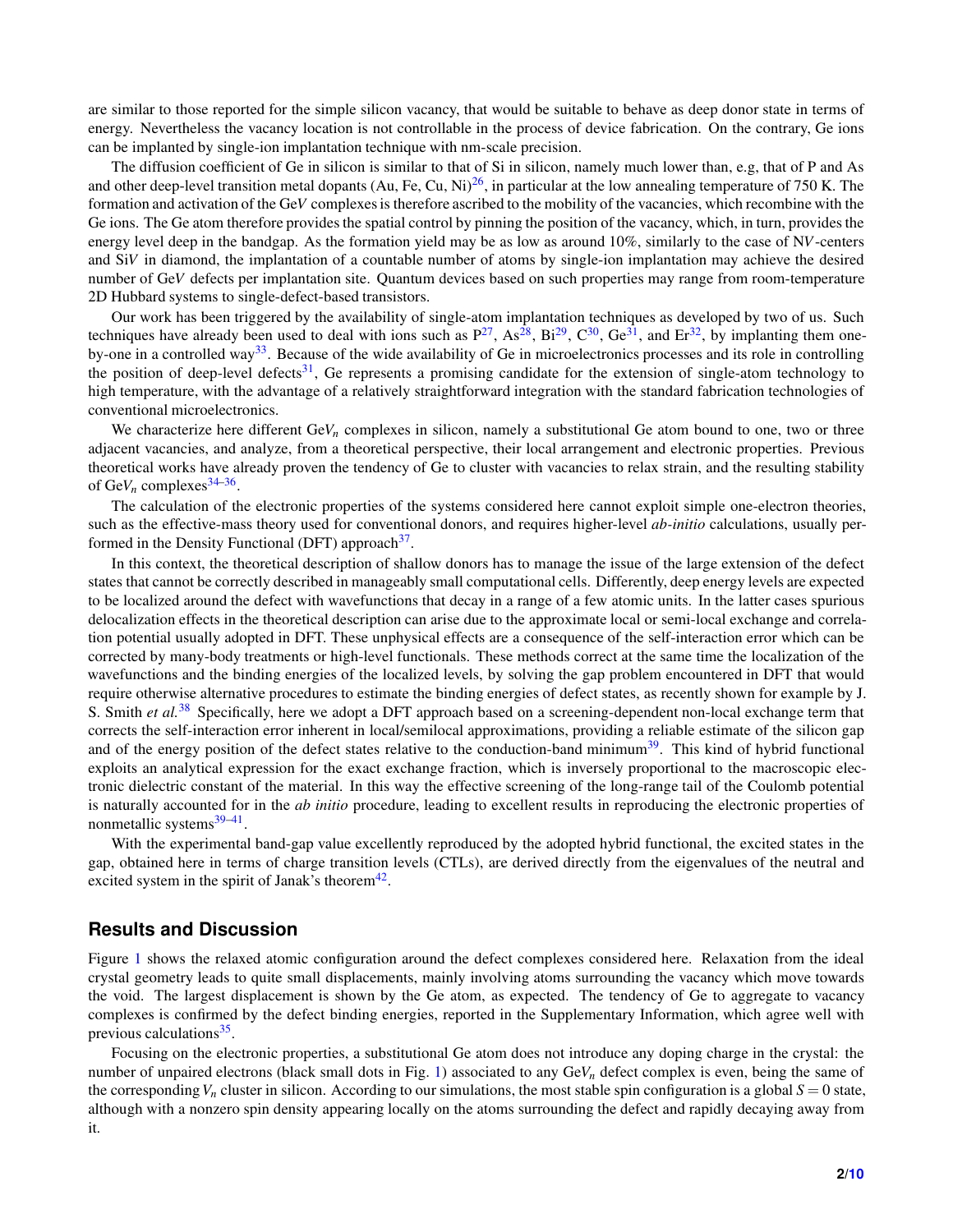<span id="page-2-0"></span>

**Figure 1.** The relaxed geometries of the three analyzed complexes:  $GeV$ ,  $GeV$ <sub>2</sub>,  $GeV$ <sub>3</sub>. Silicon atoms surrounding directly the vacancy are highlighted by a darker color. The dots near these atoms indicate the unpaired electrons in the dangling bonds.

To identify the dominant type of defects one cannot trust a purely equilibrium stability analysis based on the binding energy and on mass-action analysis[43](#page-8-7), because of the complex kinetic effects that direct the Ge*V* aggregation process, and the strong damage effects due to the Ge-implantation technique. A theoretical prediction of the relative abundance of the different  $GeV_n$  defects would require to account for all such effects, and is beyond the scope of the present work. On the other hand, the single-vacancy complex Ge*V* is certainly stable, and has been identified in experimental studies as the likely source of the observed DLTS signal<sup>[24,](#page-7-13)[25](#page-7-14)</sup>. We hence postulate that the dominant defect type is indeed the GeV complex.

In Ge*V* two electrons from the dangling bonds settle in a deep level within the valence band, similar to the *a*<sup>1</sup> (s-type) state of the bare Si vacancy[44](#page-8-8). Further dangling-bond electrons progressively fill higher-energy defect states, which appear inside the band gap. Figure [2b](#page-3-0) reports the computed supercell band-structure along the Γ-X direction. Majority and minority spin defect states are shown as red (solid) and blue (dot-dashed) lines. For comparison, we also show in Fig. [2a](#page-3-0) the results obtained by using the standard GGA functional<sup>[45](#page-8-9)</sup>.

The system hence exhibits eight localized states (four for each spin projection). Globally, these states host the four electrons from the dangling bonds, so that within the band gap only the two lowest defect states are occupied, while the higher localized levels sit above the Fermi energy (dashed horizontal line) and are hence empty in the ground-state configuration. Importantly, the comparison between Fig. [2a](#page-3-0) and Fig. [2b](#page-3-0) shows that using the hybrid functional, besides solving the wellknown gap-underestimation problem, it corrects the energy position of the defect states relative to the valence-band edge in a way that is not reproducible by a simple scissor operator.

As the single-electron Kohn-Sham levels are not representative of the excited states related to the actual addition or removal of electrons, we need to compute the appropriate charge transition levels $46,47$  $46,47$  instead:

<span id="page-2-1"></span>
$$
\varepsilon(q|q') = \frac{E_{\text{f},q'} - E_{\text{f},q}}{(q-q')} - E_{\text{CBm}}.
$$
\n(1)

Here  $E_{f,q_i}$  is the formation energy of the defect in the charge state  $q_i$  and  $E_{\text{CBm}}$  the conduction band minimum. The expression [\(1\)](#page-2-1) includes the total energy of the involved charged defects, and would therefore require a correction to eliminate the spurious electrostatic interaction between the periodic replica of the charged defect, as was proposed in the literature<sup>[48–](#page-8-12)[50](#page-8-13)</sup>. Moreover this total energy may be ill-defined because of the interaction with the balancing background of charge which is introduced in the present computational approach to preserve the global system neutrality. In order to overcome such an issue we use Janak's theorem<sup>[42](#page-8-5)</sup> in the Slater approximation, which allows one to estimate the excitation energy due to the addition/removal of electrons to/from a defect state as the mean value of the eigenvalue relative to the first unoccupied/last occupied energy level before and after the excitation:

$$
\frac{E_{\text{f},q'} - E_{\text{f},q}}{(q - q')} = \frac{(\varepsilon_{N+1} - \varepsilon_N)}{2(q - q')} \tag{2}
$$

where the eigenvalue are referred to the conduction band.

Here we consider the "thermodynamic" charge transition levels, i.e., we account for the geometrical relaxation of the system besides the electronic one, at the new charge state. This choice is motivated by the long timescale of electron motions in these systems, with respect to the typical structural relaxation timescale. For an overview of the atomic displacements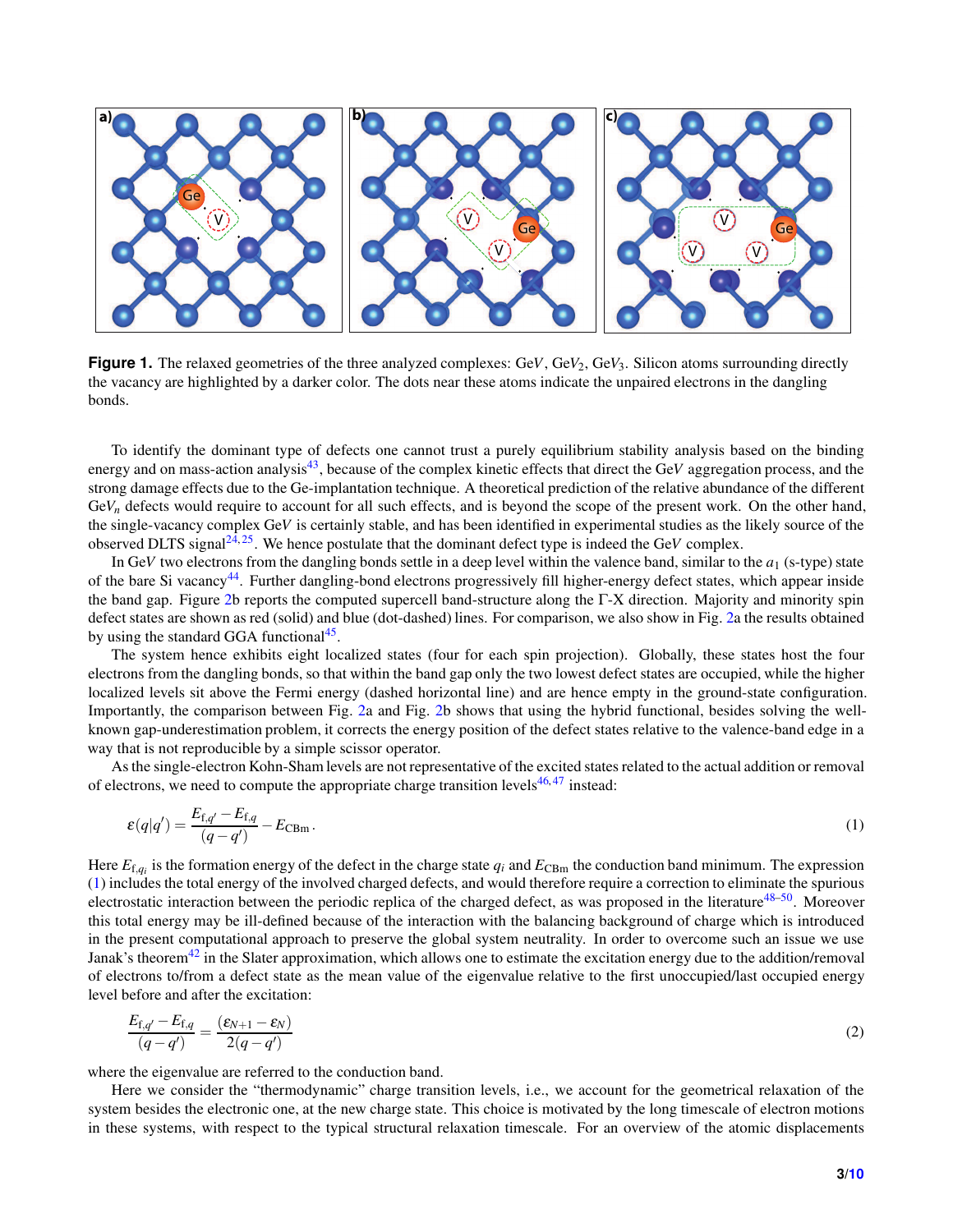<span id="page-3-0"></span>

**Figure 2.** DFT electronic structure of the Ge*V* defect obtained with different approximations for the exchange-correlation energy: (a) GGA (PBE) and (b) a hybrid functional. Red (solid) and blue (dot-dashed) lines and arrows identify the localized defect levels for the majority and minority spin components, respectively. The dashed line marks the Fermi level. Gray areas correspond to the bulk silicon bands. The residual *k*-dispersion of the impurity states is an artifact of the relatively small size of the supercell.

induced by charge transitions, and for the value of the "adiabatic" charge transition levels (i.e., computed without structural relaxation in the charged state), see the Supplementary Information.

Figure [3](#page-4-0) reports the computed charge transition levels for the three defect states analyzed here, in comparison with the literature values for conventional dopants and the single vacancy<sup>[51,](#page-8-14)[53,](#page-8-15)[54](#page-8-16)</sup>. The excited states corresponding to the  $D^0/D^-$  and  $D^{-}/D^{2-}$  charge transitions of the defect are marked by thin and thick lines, respectively.

While P and As ions are known to produce shallow levels, whose energy is so close to the conduction band that these defects are fully ionized at room temperature (the  $k_B T_r$  energy is marked by a red line in Fig. [3\)](#page-4-0), a single vacancy in silicon gives rise to deep levels that would allow single-electron transport at high temperature. Unfortunately vacancies in silicon are hard to handle and control from an experimental point of view. We find that Ge*V<sup>n</sup>* complexes, easier to control experimentally, display excited states deep in energy. In particular those of Ge*V* are similar to those of the single vacancy.

For instance, similarly to previous reports on P donor at cryogenic temperature, one could control the charge state of one GeV defect at room temperature which in turn electrostatically controls a nanometric size room temperature single electron transistor. This can be done by placing the donor defect in the proximity of the channel and by controlling it by means of a side gate<sup>[55](#page-8-17)</sup> or by photonic processes<sup>[56](#page-8-18)</sup>.

Our calculated thermodynamic charge transition levels for this defect, equal to −0.51 and −0.35 eV for the transition from  $D^0$  to  $D^-$  and from  $D^-$  to  $D^{2-}$ , are in good agreement with the measured DLTS levels observed after Ge implantation at  $-0.53$  eV and  $-0.28$  eV respectively, suggesting that this defect is indeed present in the Ge implanted sample<sup>[24](#page-7-13)</sup>. The deviation from experimental observations by DLTS at  $-0.28$  eV<sup>[24,](#page-7-13)[25,](#page-7-14)[57](#page-8-19)</sup> could be explained by a partial occupation and a consequent transient non-stationary condition (see Fig. S.2 in the Supplementary Information). For the sake of completeness, the experimental value is also compatible with the GeV<sub>2</sub>  $D^0/D^-$  transition. Indeed, as indicated in Fig. [3,](#page-4-0) larger GsV<sub>*n*≥2</sub> defects exhibit shallower levels, with only the  $D^0/D^-$  charge excitation sufficiently deep to ensure the trapping of electrons at room temperature.

Figure [4](#page-4-1) displays the charge density of the first unoccupied electronic state in the gap, when filled by one (a) and two (b) electrons, respectively. Notably, Fig. [4a](#page-4-1) corresponds also to the spin density of the D<sup>−</sup> charge state. Differently, the spin density for the closed-shell  $D^{2-}$  charge state is zero. This picture evidences the localization of the additional electrons on the defect, being the charge density substantially decayed outside a radius of 0.5 nm away from the defect. This is confirmed also by the radial decay of the excited-state wavefunction, whose spherical average we report in Figure [5.](#page-5-0) This figure also shows a fit of the envelop of the wavefunction with an exponential function

<span id="page-3-1"></span>
$$
|\psi(r)|^2 \simeq A \cdot \exp(-2r/a^*). \tag{3}
$$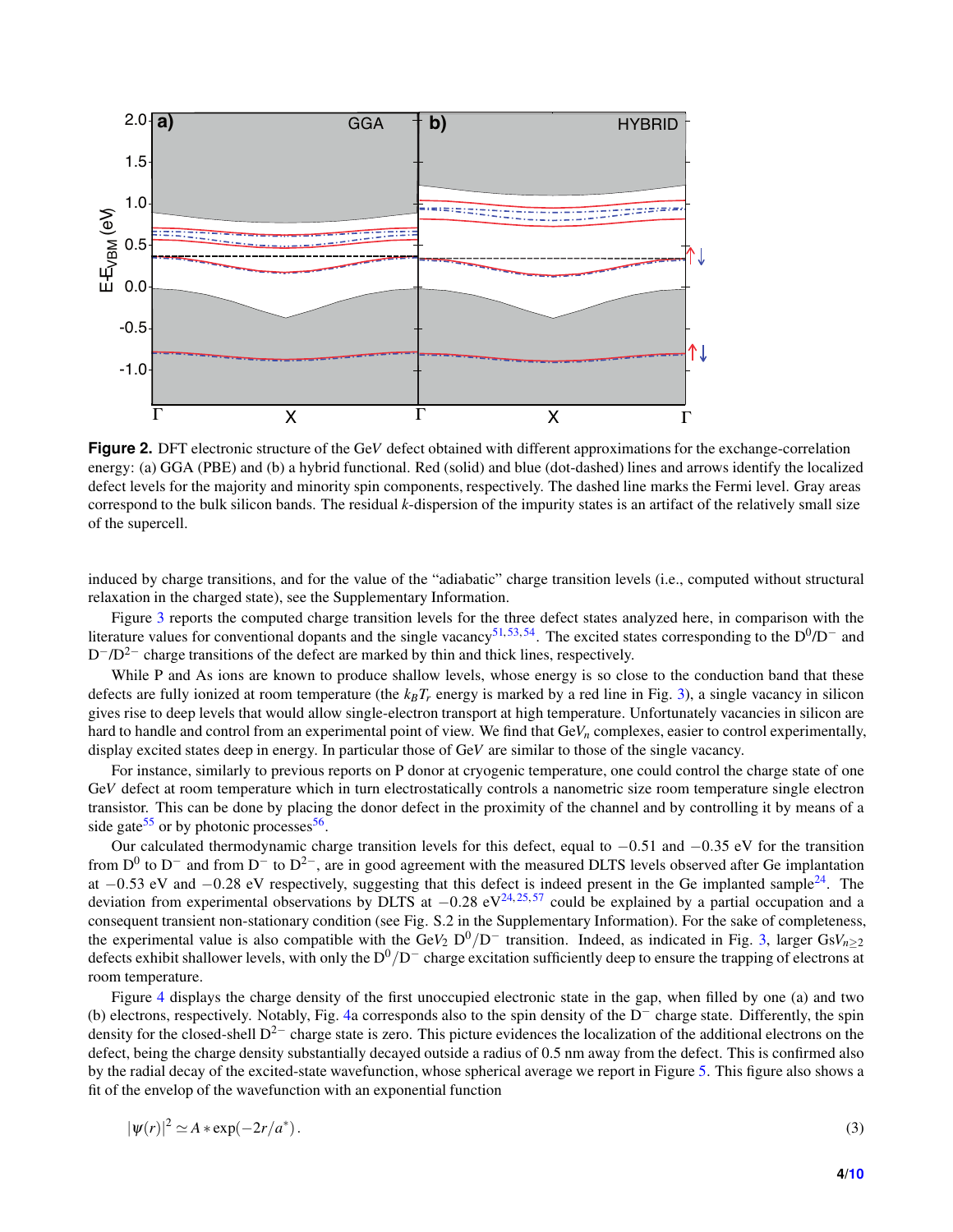<span id="page-4-0"></span>

**Figure 3.** Charge transition levels of GeV<sub>n</sub> complexes compared to those of conventional dopant atoms and those of a bare silicon vacancy<sup>[51](#page-8-14)</sup>. The reference for the energy scale is the conduction-band minimum (CBm). Red horizontal line: the thermal energy at room temperature  $(k_B T_r)$ . The shaded area highlights the thermal-excitation probability in a  $5k_B T_r$ -wide region below the CBm. Charge transition levels corresponding to the excitation of one and two electron are identified by thin and thick lines, respectively. The charge transition levels of P and As are taken from Ref.<sup>[52](#page-8-20)</sup> while those of the single vacancy from Ref.<sup>[51](#page-8-14)</sup>

<span id="page-4-1"></span>

**Figure 4.** Iso-surfaces (yellow, iso-level  $= 0.001$  electrons/ $\AA$ <sup>3</sup>) for the electronic density of the two lowest negative ionization states of Ge*V*, namely (a) at −0.51 eV and (b) at −0.35 eV, corresponding to D<sup>−</sup> and D2−, respectively. The density for 2 bound electrons differs from that of 1 electron by far more than a pure factor 2: it takes full (electronic and structural) relaxation into account, in particular as induced by the electron-electron Coulomb repulsion. The side of the simulation cell (black square) is 1.64 nm.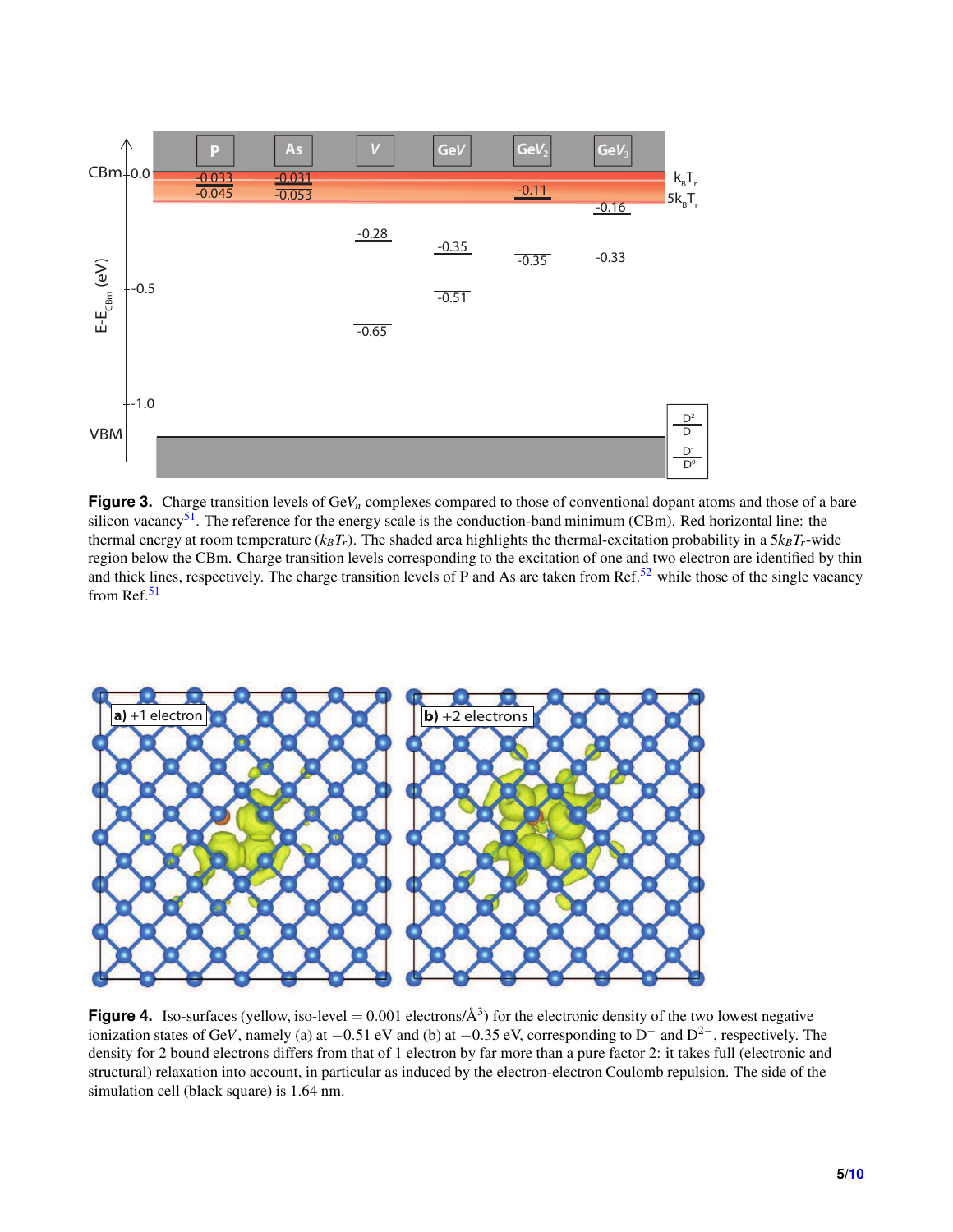<span id="page-5-0"></span>

**Figure 5.** (a) Spherically-averaged charge density for the D<sup>−</sup> charge state of Ge*V* as a function of the radial distance from the defect. (b) The natural logarithm of the same quantity, compared to the best fit with an exponential as in Eq. [\(3\)](#page-3-1) (dashed line). The decay length  $a^*$  is marked by a vertical line.

For the GeV complex we obtain an effective decay length  $a^* \simeq 0.46$  nm, a value much smaller than for the shallow states of conventional dopant atoms. This greater localization is expected for deep energy levels, in which electrons are retained much closer to the defect center.

In summary, a  $GeV_n$  defect in silicon behaves as an isovalent donor atom, carrying a deep empty state in the silicon band gap. For the purpose of its employment for room-temperature single-atom nanoeletronics, it combines the deep levels of the *V* vacancy with the spatial control possible by single-ion implantation, thanks to the tendency of Ge and the vacancy *V* to form a complex at an annealing temperature around 750 K.

Because of the relatively low annealing temperature required to activate the  $GeV<sub>n</sub>$  complexes, such process step would be necessarily performed after standard annealing of standard diffusion of contacts and charge reservoirs which involves high temperature.

The adoption of screened exchange hybrid functionals was crucial for simulating Ge*V<sup>n</sup>* complexes in silicon, as this method allowed us to determine reliably not only the local geometry of such defects, but also their electronic properties. While the ground state lies in the valence band, the relevant donor state of the GeV has energy −0.51 eV, in good accord with experiments. At such energy the defect has a transition from neutral D<sup>0</sup> to negative D<sup>−</sup> charge state. We calculate the charge transition level of the D<sup>−</sup>/D<sup>2−</sup> states at  $-0.35$  eV in the thermodynamic limit. By comparison, our calculations for the charge transition levels of the GeV<sub>2</sub> and the GeV<sub>3</sub> complexes yield corresponding energies which are smaller by a factor  $\sim$  2 (see Figure [3\)](#page-4-0).

The decay length  $a_0^* = 0.45$  nm of the GeV<sup>-</sup> wavefunction indicates that a significant overlap of such defect with other similar defects or with the contacting electrodes in a device require nm-scale spacing, which is now accessible by the current semiconductor technology node at 7 nm and below. The main conclusion of the present work is that Ge*V* is a valid candidate to achieve single-atom nanoelectronics at noncryogenic temperature, thanks to its deep excited state in the band gap, which can keep an electron trapped even at room temperature.

#### **Methods**

We carried out the first-principles calculations in an all-electron DFT formalism based on linear combination of atomic orbitals and a Gaussian-type basis set, as implemented in the CRYSTAL14 code<sup>[58](#page-8-21)</sup>. The electronic exchange and correlation was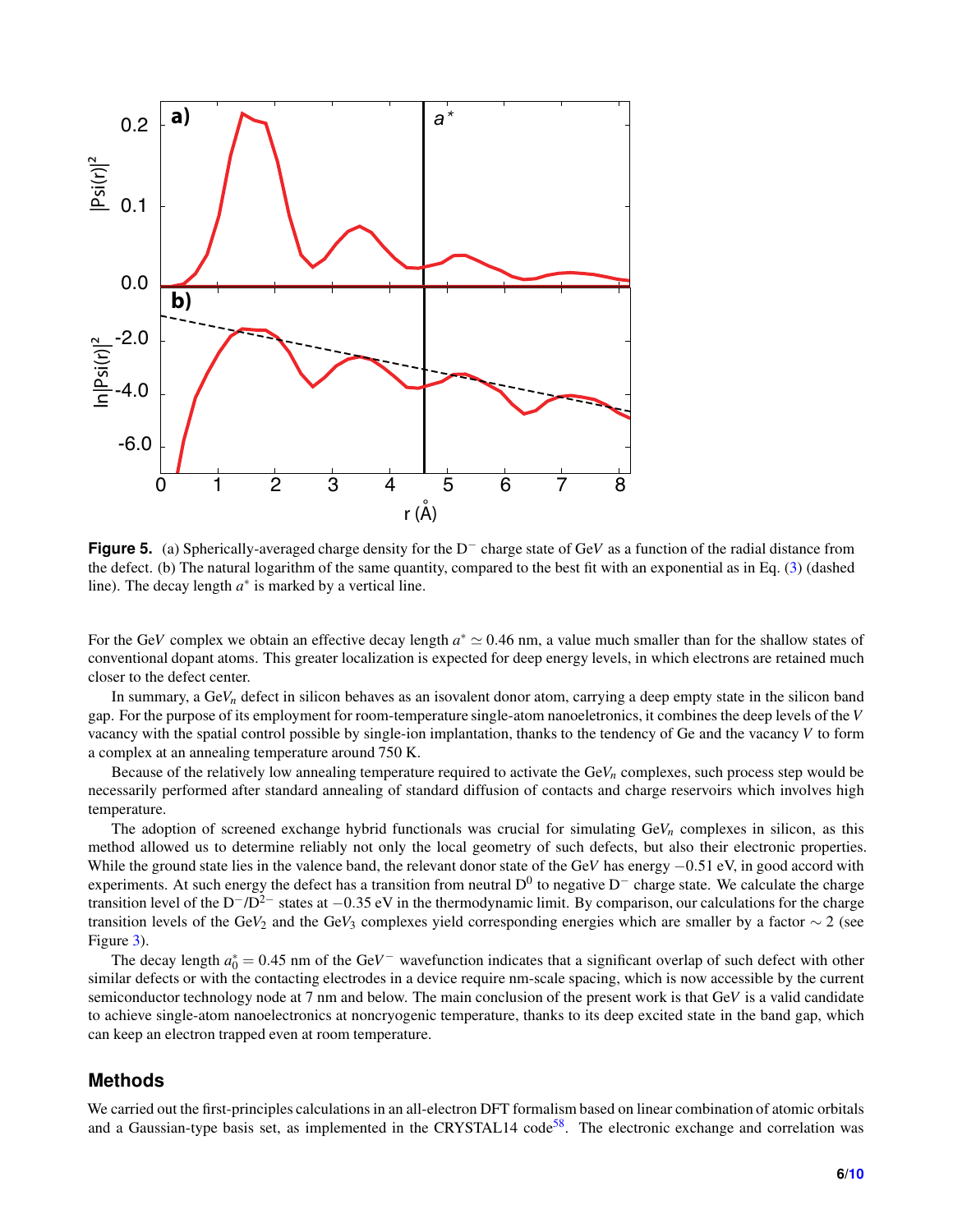included via a hybrid functional:

<span id="page-6-11"></span>
$$
\nu_{\text{XC}}(\mathbf{r}, \mathbf{r}') = \alpha \nu_{\text{X}}^{\text{EX}}(\mathbf{r}, \mathbf{r}') + (1 - \alpha) \nu_{\text{X}}^{\text{GGA}}(\mathbf{r}) + \nu_{\text{C}}^{\text{GGA}}(\mathbf{r}),
$$
\n(4)

in which the fraction  $\alpha$  of non-local exchange is given by the inverse of the static dielectric constant<sup>[39,](#page-8-3)[59](#page-8-22)</sup>.

Such relation can be proved in the framework of the many-body perturbation theory, considering the Coulomb-hole-plus-screened-exchange approximation (COHSEX) for the GW self energy<sup>[60](#page-8-23)</sup> in the static limit ( $\omega = 0$ ):

$$
\Sigma_{GW}(\mathbf{r}, \mathbf{r}', 0) = \Sigma_{COH}(\mathbf{r}, \mathbf{r}') + \Sigma_{SEX}(\mathbf{r}, \mathbf{r}'),
$$
\n(5)

where the local  $\Sigma_{\text{COH}}(\mathbf{r}, \mathbf{r}')$  term accounts for the interaction between the electron and the static polarization cloud. The non-local  $\Sigma_{\text{SEX}}(\mathbf{r}, \mathbf{r}')$  is the static screened exchange:

<span id="page-6-10"></span>
$$
\Sigma_{\text{COH}}(\mathbf{r}, \mathbf{r}') = -\frac{1}{2}\delta(\mathbf{r} - \mathbf{r}')[v(\mathbf{r}, \mathbf{r}') - W(\mathbf{r}, \mathbf{r}')] \tag{6}
$$

$$
\Sigma_{\text{SEX}}(\mathbf{r}, \mathbf{r}') = -\sum_{i=1}^{N_{\text{occ}}} \phi(\mathbf{r}) \phi^*(\mathbf{r}') W(\mathbf{r}, \mathbf{r}'). \tag{7}
$$

The screened Coulomb potential

$$
W(\mathbf{r}, \mathbf{r}') = \int \mathbf{d}\mathbf{r}'' \frac{v(\mathbf{r}'', \mathbf{r}')}{\varepsilon(\mathbf{r}, \mathbf{r}')} \tag{8}
$$

in Eq. [\(6\)](#page-6-10) and [\(7\)](#page-6-10) can be evaluated by neglecting the microscopic component of the dielectric screening and considering the macroscopic dielectric function  $\varepsilon_{\infty}$  instead of the microscopic one.

With this choice the COH and SEX contributions to the self energy correspond to the local and non-local exchange contributions in equation [\(4\)](#page-6-11) and  $\alpha = 1/\varepsilon_{\infty}$ .

Such an expression for  $\alpha$  was proved to be suitable to reproduce the electronic gaps of oxides and semiconductors, and the excited states therein, with uncommon accuracy<sup>[40,](#page-8-24)[41](#page-8-4)</sup>. Moreover, by limiting the unphysical wavefunction delocalization mainly attributable to self-interaction effects plaguing local exchange-correlation potential approximations, the screened exchange hybrid potential allows us to describe the spatial decay of the localized defect wavefunctions accurately. Within the present scheme, one gains the additional practical advantage of a reduced need for huge simulation supercells, usually adopted in order to limit the mutual interaction among periodic defect replicas $38$ .

We considered here one defect in a  $3 \times 3 \times 3$  simple cubic silicon supercell, i.e., a cubic cell with a theoretical lattice constant  $a = 5.46$  Å containing 216 Si atoms in absence of vacancies. All GeV<sub>n</sub> systems have been structurally relaxed, until the maximum and the root mean square of the residual forces reduced to 1.4 and 0.9 pN, respectively. We used a Monkhorst-Pack grid of  $4 \times 4 \times 4$  *k*-points and the basis set for Si and Ge proposed by Towler<sup>[61](#page-8-25)</sup>.

#### <span id="page-6-0"></span>**References**

- <span id="page-6-1"></span>1. Pla, J. J. *et al.* A single-atom electron spin qubit in silicon. *Nat.* 489, 541 (2012).
- <span id="page-6-2"></span>2. Aharonovich, I., Englund, D. & Toth, M. Solid-state single-photon emitters. *Nat. Photonics* 10, 631 (2016).
- <span id="page-6-3"></span>3. Fratino, L., Semon, P., Charlebois, M., Sordi, G. & Tremblay, A.-M. Signatures of the mott transition in the antiferromagnetic state of the two-dimensional hubbard model. *Phys. Rev. B* 95, 235109 (2017).
- <span id="page-6-4"></span>4. Baczewski, A. *et al.* Multiscale modeling of dopant arrays in silicon. *Bull. Am. Phys. Soc.* (2018).
- <span id="page-6-5"></span>5. Shinada, T. *et al.* Opportunity of single atom control for quantum processing in silicon and diamond. In *Silicon Nanoelectronics Workshop (SNW)*, 1–2 (IEEE, 2014).
- <span id="page-6-6"></span>6. Maurand, R. *et al.* A CMOS silicon spin qubit. *Nat. communications* 7, 13575 (2016).
- <span id="page-6-7"></span>7. Awschalom, D. D., Bassett, L. C., Dzurak, A. S., Hu, E. L. & Petta, J. R. Quantum spintronics: engineering and manipulating atom-like spins in semiconductors. *Sci.* 339, 1174–1179 (2013).
- <span id="page-6-8"></span>8. Dolde, F. *et al.* Room-temperature entanglement between single defect spins in diamond. *Nat. Phys.* 9, 139 (2013).
- <span id="page-6-9"></span>9. Schirhagl, R., Chang, K., Loretz, M. & Degen, C. L. Nitrogen-vacancy centers in diamond: Nanoscale sensors for physics and biology. *Annu. Rev. Phys. Chem.* 65, 83–105 (2014).
- 10. Koehl, W. F., Buckley, B. B., Heremans, F. J., Calusine, G. & Awschalom, D. D. Room temperature coherent control of defect spin qubits in silicon carbide. *Nat.* 479, 84 (2011).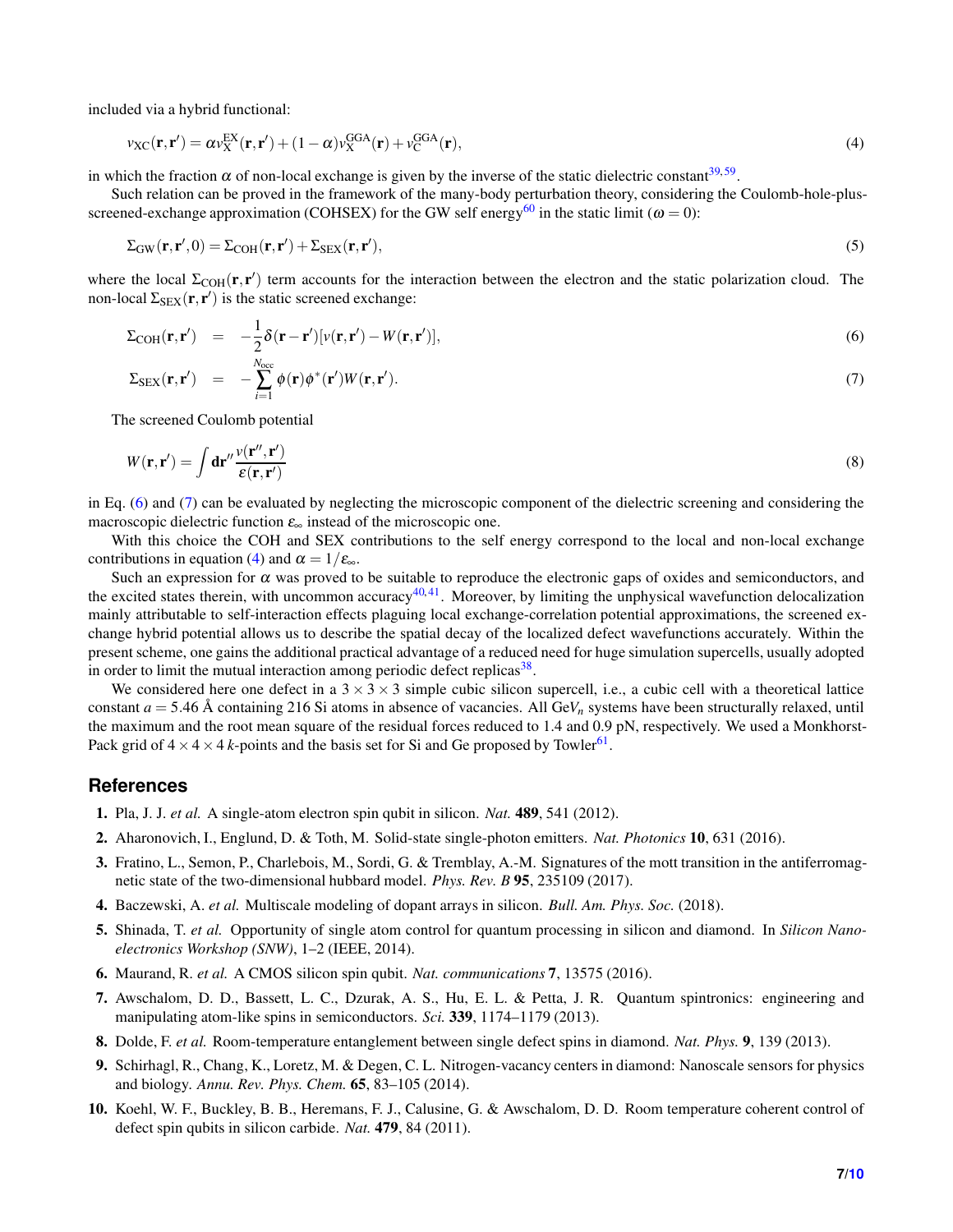- <span id="page-7-1"></span><span id="page-7-0"></span>11. Christle, D. J. *et al.* Isolated electron spins in silicon carbide with millisecond coherence times. *Nat. materials* 14, 160 (2015).
- <span id="page-7-2"></span>12. Hamid, E. *et al.* Electron-tunneling operation of single-donor-atom transistors at elevated temperatures. *Phys. Rev. B* 87, 085420 (2013).
- <span id="page-7-3"></span>13. Tan, K. Y. *et al.* Transport spectroscopy of single phosphorus donors in a silicon nanoscale transistor. *Nano Lett.* 10, 11–15 (2009).
- <span id="page-7-4"></span>14. Prati, E. & Shinada, T. Atomic scale devices: Advancements and directions. In *Electron Devices Meeting (IEDM)*, 1–2 (IEEE International, 2014).
- 15. Hori, M., Shinada, T., Guagliardo, F., Ferrari, G. & Prati, E. Quantum transport property in FETs with deterministically implanted single-arsenic ions using single-ion implantation. In *Silicon Nanoelectronics Workshop (SNW)*, 1–2 (IEEE, 2012).
- <span id="page-7-6"></span><span id="page-7-5"></span>16. Khalafalla, M., Ono, Y., Nishiguchi, K. & Fujiwara, A. Identification of single and coupled acceptors in silicon nanofield-effect transistors. *Appl. Phys. Lett.* 91, 263513 (2007).
- <span id="page-7-7"></span>17. Schenkel, T. *et al.* Electrical activation and electron spin coherence of ultralow dose antimony implants in silicon. *Appl. Phys. Lett.* 88, 112101 (2006).
- <span id="page-7-8"></span>18. Van Donkelaar, J. *et al.* Single atom devices by ion implantation. *J. Phys.: Condens. Matter* 27, 154204 (2015).
- <span id="page-7-9"></span>19. Prati, E., Kumagai, K., Hori, M. & Shinada, T. Band transport across a chain of dopant sites in silicon over micron distances and high temperatures. *Sci. Rep.* 6, 19704 (2016).
- <span id="page-7-10"></span>20. Watkins, C. G. & Corbett, J. V. Defects in irradiated silicon: Electron paramagnetic resonance and electron-nuclear double resonance of the Si-E center. *Phys. Rev.* 134, A1359 (1964).
- <span id="page-7-11"></span>21. Nylandsted Larsen, A. *et al.* E center in silicon has a donor level in the band gap. *Phys. Rev. Lett.* 97, 106402 (2006).
- <span id="page-7-12"></span>22. Mori, T. *et al.* Band-to-band tunneling current enhancement utilizing isoelectronic trap and its application to TFETs. In *VLSI Technology (VLSI-Technology): Digest of Technical Papers, Symposium on*, 1–2 (IEEE, 2014).
- <span id="page-7-13"></span>23. Mori, T. *et al.* Study of tunneling transport in Si-based tunnel field-effect transistors with ON current enhancement utilizing isoelectronic trap. *Appl. Phys. Lett.* 106, 083501 (2015).
- <span id="page-7-14"></span>24. Suprun-Belevich, Y. & Palmetshofer, L. Deep defect levels and mechanical strain in Ge+−implanted Si. *Nucl. Instr. Methods Phys. Res. B* 96, 245–248 (1995).
- <span id="page-7-15"></span>25. Shulz, M. Deep trap levels of ion-implanted germanium in silicon measured by Schottky contact techniques. *Appl. Phys. Lett* 23, 31 (1973).
- <span id="page-7-16"></span>26. Mehrer, H. *Diffusion in Solids: Fundamentals, Methods, Materials, Diffusion-Controlled Processes*. Springer Series in Solid-State Sciences (Springer, Berlin, Heidelberg, 2007).
- <span id="page-7-17"></span>27. Jamieson, D. N. *et al.* Controlled shallow single-ion implantation in silicon using an active substrate for sub-20-keV ions. *Appl. Phys. Lett.* 86, 202101 (2005).
- <span id="page-7-18"></span>28. Prati, E., Hori, M., Guagliardo, F., Ferrari, G. & Shinada, T. Anderson-Mott transition in arrays of a few dopant atoms in a silicon transistor. *Nat. Nanotech.* 7, 443 (2012).
- <span id="page-7-19"></span>29. Weis, C. *et al.* Electrical activation and electron spin resonance measurements of implanted bismuth in isotopically enriched silicon-28. *Appl. Phys. Lett.* 100, 172104 (2012).
- <span id="page-7-20"></span>30. Tamura, S. *et al.* Array of bright silicon-vacancy centers in diamond fabricated by low-energy focused ion beam implantation. *Appl. Phys. Expr.* 7, 115201 (2014).
- <span id="page-7-21"></span>31. Prati, E. *et al.* Single ion implantation of Ge donor impurity in silicon transistors. In *Silicon Nanoelectronics Workshop (SNW)*, 1–2 (IEEE, 2015).
- <span id="page-7-22"></span>32. Celebrano, M. *et al.* 1.54  $\mu$ m photoluminescence from Er: Ox centers at extremely low concentration in silicon at 300 k. *Opt. letters* 42, 3311–3314 (2017).
- <span id="page-7-23"></span>33. Shinada, T. *et al.* Deterministic doping to silicon and diamond materials for quantum processing. In *Nanotechnology (IEEE-NANO), 16th International Conference on*, 888–890 (IEEE, 2016).
- 34. Chen, J., Wu, T., Ma, X., Wang, L. & Yang, D. Ge-vacancy pair in Ge-doped Czochralski silicon. *J. Appl. Phys.* 103, 123519 (2008).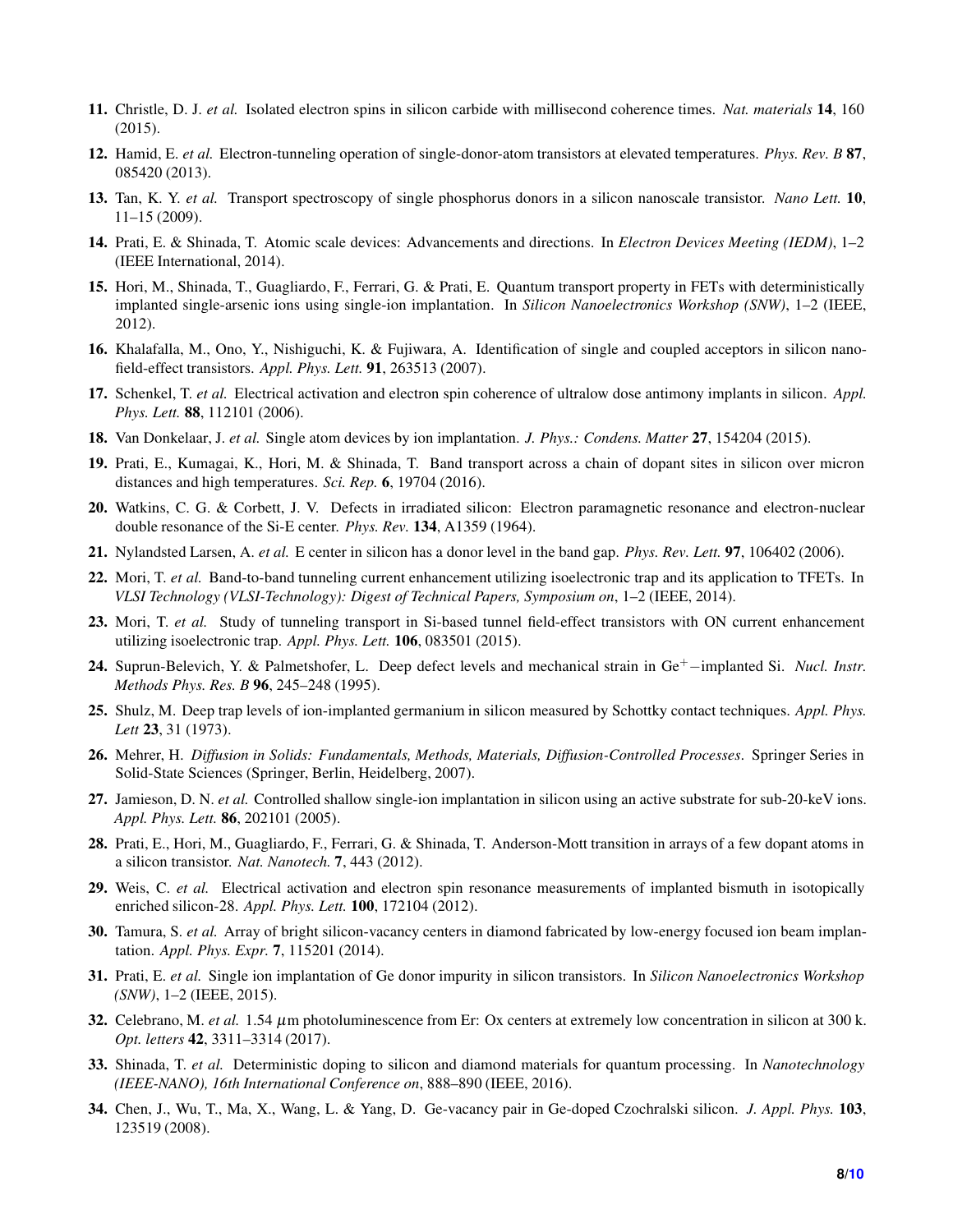- <span id="page-8-6"></span><span id="page-8-0"></span>35. Chroneos, A., Grimes, R. W. & Bracht, H. Impact of germanium on vacancy clustering in germanium-doped silicon. *J. Appl. Phys* 105, 016102 (2009).
- <span id="page-8-1"></span>36. Vanhellmont, J., Suezawa, M. & Yonenaga, I. On the assumed impact of germanium doping on void formation in Czochralski-grown silicon. *J. Appl.Phys.* 108, 016105 (2010).
- <span id="page-8-2"></span>37. Overhof, H. & Gerstmann, U. Ab initio calculation of hyperfine and superhyperfine interactions for shallow donors in semiconductors. *Phys. Rev. Lett.* 92, 087602 (2004).
- <span id="page-8-3"></span>38. Smith, J. S. *et al.* Ab initio calculation of energy levels for phosphorus donors in silicon. *Sci. Rep.* 7, 6010 (2017).
- <span id="page-8-24"></span>39. Skone, J. H., Govoni, M. & Galli, G. Self-consistent hybrid functional for condensed systems. *Phys. Rev. B* 89, 195112 (2014).
- 40. Gerosa, M. *et al.* Electronic structure and phase stability of oxide semiconductors: Performance of dielectric-dependent hybrid functional DFT, benchmarked against GW band structure calculations and experiments. *Phys. Rev. B* 91, 155201 (2015).
- <span id="page-8-5"></span><span id="page-8-4"></span>41. Gerosa, M., Di Valentin, C., Bottani, C. E., Onida, G. & Pacchioni, G. Communication: Hole localization in Al-doped quartz SiO<sup>2</sup> within ab initio hybrid-functional DFT. *J.Chem. Phys.* 143, 111103 (2015).
- <span id="page-8-7"></span>**42.** Janak, J. F. Proof that  $\frac{\partial e}{\partial n_i} = \varepsilon$  in density-functional theory. *Phys. Rev. B* **18**, 7165–7168 (1978).
- <span id="page-8-8"></span>43. Kröger, F. A. & Vink, V. J. *Solid State Physics* (F. Seitz and D. Turnbull, Academic New York, 1956), 3 edn.
- <span id="page-8-9"></span>44. Watkins, G. D. *Deep Centres in Semiconductors* (S. T. Pantelides, New York, 1986).
- <span id="page-8-10"></span>45. Perdew, J. P., Burke, K. & Ernzerhof, M. Generalized gradient approximation made simple. *Phys. Rev. Lett.* 77, 3865– 3868 (1996).
- <span id="page-8-11"></span>46. Freysoldt, C. *et al.* First-principles calculations for point defects in solids. *Rev. Mod. Phys.* 86, 253–305 (2014).
- <span id="page-8-12"></span>47. Van de Walle, C. G. & Neugebauer, J. First-principles calculations for defects and impurities: Applications to III-nitrides. *J. Appl. Phys.* 95, 3851 (2004).
- 48. Lany, S. & Zunger, A. Assessment of correction methods for the band-gap problem and for finite-size effects in supercell defect calculations: Case studies for ZnO and GaAs. *Phys. Rev. B* 78, 235104 (2008).
- <span id="page-8-13"></span>49. Makov, G. & Payne, M. C. Periodic boundary conditions in ab initio calculations. *Phys. Rev. B* 51, 4014 (1995).
- <span id="page-8-14"></span>50. Castleton, C. W. M., Höglund, A. & Mirbt, S. Phys. Rev. B 73, 035215 (2006).
- <span id="page-8-20"></span>51. Lukjanitsa, V. V. Energy levels of vacancies and interstitial atoms in the band gap of silicon. *Semicond.* 37, 422–431 (2003).
- <span id="page-8-15"></span>52. Jagannath, C., Grabowski, Z. W. & Ramdas, A. K. Linewidths of the electronic excitation spectra of donors in silicon. *Phys. Rev. B* 23, 2082–2098 (1981).
- <span id="page-8-16"></span>53. Jagannath, C., Grabowski, Z. W. & Ramdas, A. K. Linewidths of the electronic excitation spectra of donors in silicon. *Phys. Rev. B* 23, 2082 (1981).
- <span id="page-8-17"></span>54. Aggarwal, R. L. & Ramdas, A. K. Optical determination of the symmetry of the ground states of group-V donors in silicon. *Phys. Rev.* 140, A1246 (1965).
- <span id="page-8-18"></span>55. Mazzeo, G. *et al.* Charge dynamics of a single donor coupled to a few-electron quantum dot in silicon. *Appl. Phys. Lett.* 100, 213107 (2012).
- <span id="page-8-19"></span>56. Moraru, D. *et al.* Atom devices based on single dopants in silicon nanostructures. *Nanoscale research letters* 6, 479 (2011).
- <span id="page-8-21"></span>57. Budtz-Jørgensen, C. V., Kringhøj, P. & Larsen, A. N. Deep-level transient spectroscopy of the Ge-vacancy pair in Gedoped *n*−type silicon. *Phys. Rev. B* 58, 1110 (1998).
- <span id="page-8-22"></span>58. Dovesi, R. *et al.* Crystal14: A program for the ab initio investigation of crystalline solids. *Int. J. Quantum Chem.* 114, 1287–1317 (2014).
- <span id="page-8-23"></span>59. Alkauskas, A., Broqvist, P., & Pasquarello, A. Defect levels through hybrid density functionals: Insights and applications. *Phys. Status Solidi B* 248, 775–789 (2011).
- <span id="page-8-25"></span>60. Hedin, L. New method for calculating the one-particle Green's function with application to the electron-gas problem. *Phys. Rev.* 139, A796 (1965).
- 61. Porter, A., Towler, M. & Needs, R. Muonium as a hydrogen analogue in silicon and germanium; quantum effects and hyperfine parameters. *Phys. Rev. B* 60, 13534–13546 (1999).